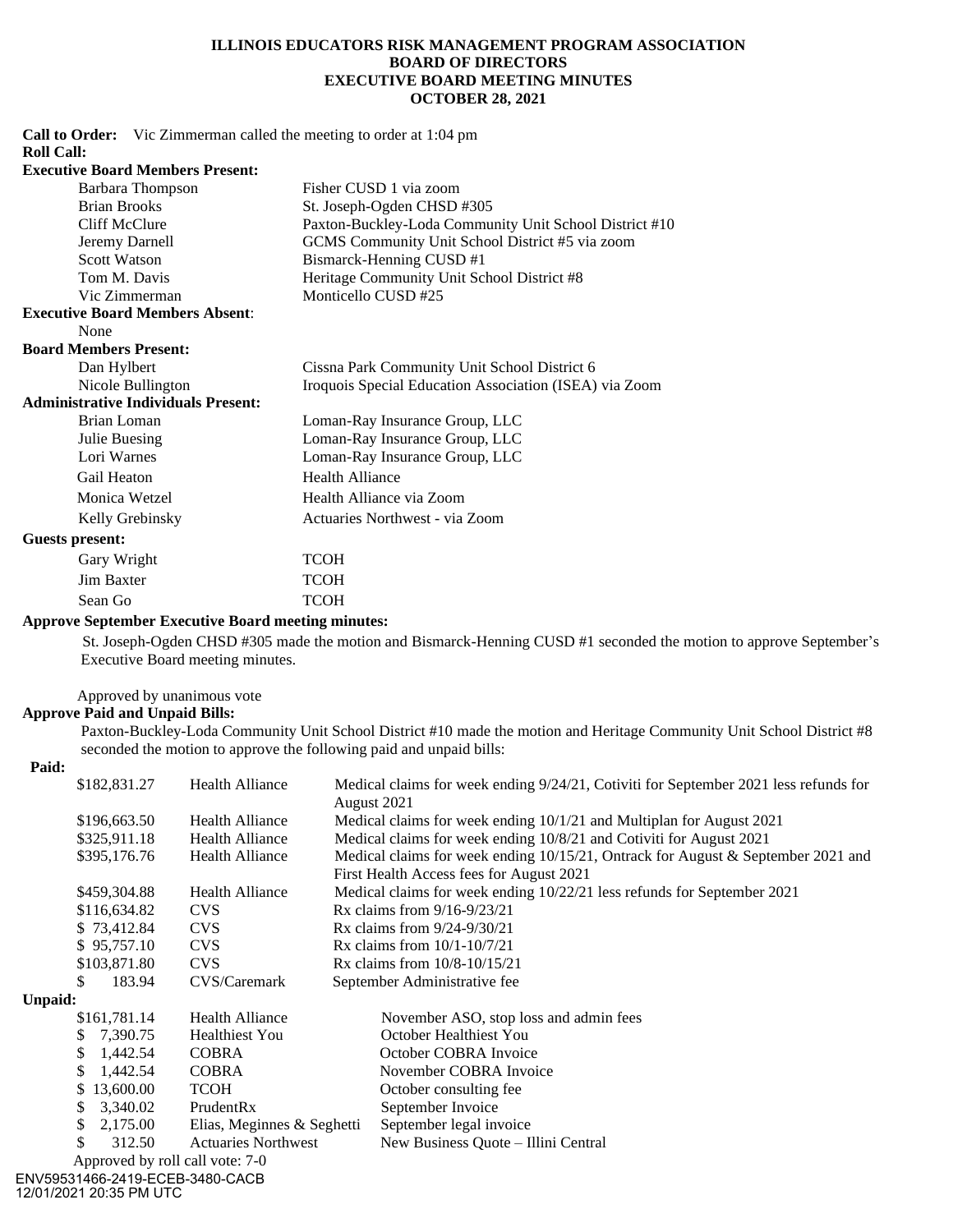#### **Financials:**

Bismarck-Henning CUSD #1 made the motion and Paxton-Buckley-Loda Community Unit School District #10 seconded the motion to approve financials through October  $28<sup>th</sup>$ . The financials show income as \$1,716,026.51 and expenses totaling \$2,240,135.78 for a net monthly income of -\$524,109.27. Balance in the trust account is \$805,390.28. Unpaid claims total \$0, total claims for the month are \$2,084,872.21. The trust received some stop loss payments in the amount of \$170,573.51

Approved by unanimous vote

#### **Speakers Jim Baxter and Gary Wright, TCOH, to discuss HRA and COBRA:**

TCOH presented to the board that their company should start handling the HRA and COBRA benefits for the entire group starting January 1, 2022. This past year they have been handling St. Joseph Grade's HRA, COBRA and FLEX as a test pilot. Health Alliance is allowing an automatic feed to TCOH for just like they currently do for BPC.

#### **Discussion and vote on TCOH handling taking over all services provided by BPC:**

St. Joseph-Ogden CHSD #305 made the motion and Bismarck-Henning CUSD #1 seconded the motion to have TCOH handling all services BPC currently does – HRA, HSA, FLEX & COBRA.

Approved by unanimous vote

**Discussion and vote on new plan designs and rates for 2022 – POS 2000 50% 6000, POS 2000 50% 8000, POS 4000 50% 6000, POS 4000 50% 8000, POS 6000 50% 8000 & POS 8000 50% 8500:**

Paxton-Buckley-Loda Community Unit School District #10 made the motion and St. Joseph-Ogden CHSD #305 seconded the motion to approve the new plans and rated for 2022.

### Approved by unanimous vote

### **Discussion and vote on not to cover Work Place COVID Surveillance Testing for unvaccinated employees:**

This was tabled and will be discussed and voted on at November's meeting. The Executive Board requested that Health Alliance is going to provide us with utilization numbers and the costs of COVID testing.

### **Discussion and vote on covering a Colonoscopy under wellness/preventative benefit after the member has received positive FIT (Cologuard) Test:**

Paxton-Buckley-Loda Community Unit School District #10 made the motion and Bismarck-Henning CUSD #1 seconded the motion to cover a Colonoscopy under wellness/preventative benefit after the member receives a positive FIT (Cologuard) test effective at renewal, January 1, 2022.

### Approved by unanimous vote

**Discussion and vote on moving from Multiplan to First Health Network for members outside of the Health Alliance network:**

St. Joseph-Ogden CHSD #305 made the motion and Bismarck-Henning CUSD #1 seconded the motion to approve moving from Multiplan to First Health for member outside the Health Alliance network.

# **Discussion and vote on covering wigs after chemotherapy and/or radiation therapy with a maximum benefit of \$250 per wig, less the limited to the comparative analysis(es) of non quantitative limitations related to mental health and substance use disorder benefits:**

GCMS Community Unit School District #5 made the motion and St. Joseph-Ogden CHSD #305 seconded the motion for Health Alliance assisting the trust with the requirements of the Consolidated Appropriations Act 2021 limited to the comparative analysis(es) of non quantitative limitations related to mental health and substance use disorder benefits.

Approved by roll call vote: 7-0

# **Discuss PA (preauthorization list):** no changes for 2022

## **Update on Nurse Navigator and Strive for Five:**

Kris Elliot has decided to take a job somewhere else for 3 months. She has agreed to stay on part-time and we will be paying her \$300 a week. This will be re-evaluated at the end of the year.

**Update on HealthiestYou:** Brian Loman reported on the HealthiestYou report.

## **Approve Schools eligible to join the IERMP:**

 Bismarck-Henning CUSD #1 made the motion and Heritage Community Unit School District #8 seconded the motion to approve Rossville-Alvie CUSD 7 to join the IERMP in Tier 7.

Approved by unanimous vote

## **Discussion Items:**

 **Be Healthy Wellness Brochure –** there will be changes due to mandates. This won't need to be voted on since the changes are mandated.

# **Informational Items:**

New Health Alliance ID cards will be printed for 2022. Deductible and Out-of-Pocket amount will be printed on the front of the cards.